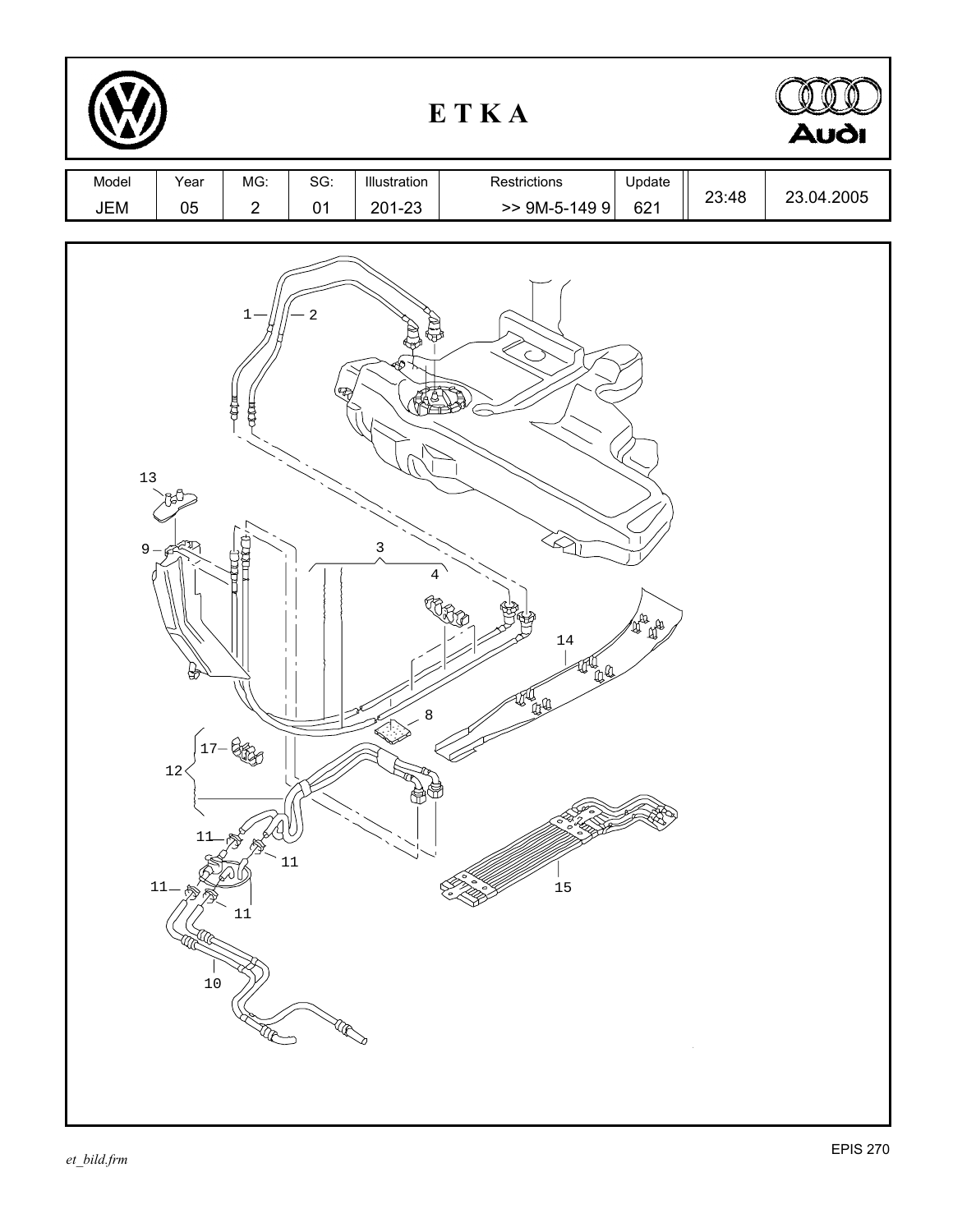

## **E T K A**



| Model | Year | MG:    | SG:             | <b>Illustration</b> | Restrictions   | Update |       | 23.04.2005 |
|-------|------|--------|-----------------|---------------------|----------------|--------|-------|------------|
| JEM   | 05   | ົ<br>- | <b>01</b><br>U. | 201-23              | $>$ 9M-5-149 9 | 621    | 23:48 |            |
|       |      |        |                 |                     |                |        |       |            |
|       |      |        |                 |                     |                |        |       |            |

| Pos             | Part Number      | Name                                                                    | Remarks     | Qty            | Model                                   |
|-----------------|------------------|-------------------------------------------------------------------------|-------------|----------------|-----------------------------------------|
|                 |                  | fuel line<br>fuel filter                                                |             |                | diesel eng.<br>with injec-<br>tion pump |
| 1               | 1J0 201 293 H    | fuel line                                                               | feed        | $\mathbf{1}$   | $PR-OF3+2LB$<br>$PR-0F8+2LB$            |
| (1)             | 1J0 201 293 H    | fuel line                                                               | feed        | $\mathbf{1}$   | $PR-0F9+2LC$                            |
| (1)             | 1J0 201 293 N    | fuel line                                                               | feed        | $\mathbf{1}$   | $PR-0F3+2LC$<br>$PR-0F8+2LC$            |
| 2               | 1J0 201 294 D    | fuel line                                                               | return      | 1              |                                         |
| 3               | 1J0 200 059 N    | 1 set of fuel pipes                                                     | feed/return | $\mathbf{1}$   |                                         |
| (3)             | 1J0 200 059 Q    | 1 set of fuel pipes<br>for vehicles with<br>fuel cooling                | feed/return | $\mathbf{1}$   |                                         |
| 4               | 1H0 201 449      | clamp                                                                   |             | x              |                                         |
| 8               | 1H9 864 733      | sound absorber for side member                                          |             | $\overline{2}$ |                                         |
| 9               | 1J0 201 961 B    | heat deflector                                                          |             | $\mathbf{1}$   |                                         |
| 10              | 1J0 130 307 B    | 1 set of fuel pipes                                                     | feed/return | 1              | manual<br>qearbox+<br><b>ALH</b>        |
| (10)            | 1J0 130 307 C    | 1 set of fuel pipes<br>$>> 9M-3-999 000*$<br>F                          | feed/return | $\mathbf{1}$   | automatic+<br><b>ALH</b>                |
| (10)            | 1J0 130 307 Q    | 1 set of fuel pipes<br>for automatic transmission<br>$F$ 9M-4-000 001>> | feed/return | $\mathbf{1}$   | automatic+<br>ALH                       |
| (10)            | 1J0 130 307 M    | 1 set of fuel pipes                                                     | feed/return | 1              | BEW                                     |
| 11              | 102 922 01<br>N  | spring clip<br>F<br>$>>$ 9M-3-999 000*                                  | A14X12      | x              |                                         |
| (11)            | 906 867 01<br>bМ | spring clip<br>$F$ 9M-4-000 001>>                                       | B14X12      | x              |                                         |
| 12 <sup>2</sup> | 1J0 130 295 A    | 1 set of fuel pipes                                                     | feed/return | $\mathbf{1}$   | manual<br>transmission                  |
| (12)            | 1J0 130 295 B    | 1 set of fuel pipes                                                     | feed/return | $\mathbf{1}$   | automatic                               |